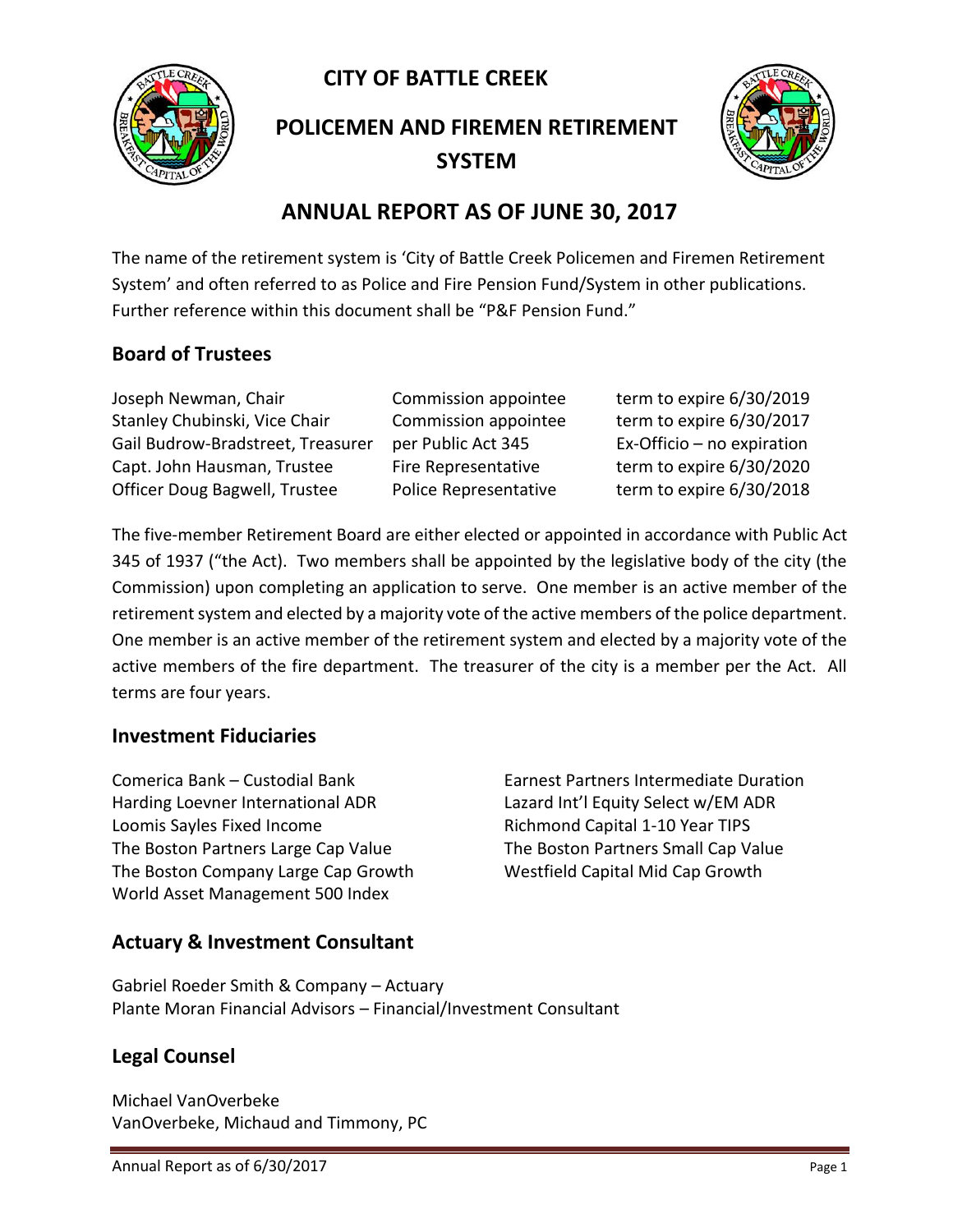# **COMPARATIVE SUMMARY RESULTS of the June 30, 2015, June 30, 2016 and June 30, 2017 Actuarial Valuation Reports**

The objective of the P&F Pension Fund is to establish and receive contributions, expressed as percents of active member payroll, which will remain approximately level from year-to-year and will not have to be increased for future generations of citizens. This objective meets the requirements of Act No. 345 of the Public Acts of 1937, as amended, and the Michigan constitution.

To determine an appropriate Employer contribution level for the ensuing year and to gauge how the P&F Pension Fund's funding is meeting this fundamental objective, an independent firm of actuaries, Gabriel Roeder Smith & Company, conducts annual actuarial valuations.

These valuations are based on the P&F Pension Fund's past experience, information about current members, financial markets and assumptions concerning the future demographic and economic activity. The results of the June 30, 2016 valuation, June 30, 2017 valuation, valuation based on the established funding objective, are summarized below:

| <b>Contributions to Provide Benefits</b> | June 30, 2018 | June 30, 2017 | June 30, 2016 |
|------------------------------------------|---------------|---------------|---------------|
| Normal Cost: Total                       | 27.51%        | 26.10%        | 24.79%        |
| Amortization Payment - Initial Unfunded  | 15.69%        | 13.45%        | 12.91%        |
| <b>Total Contribution Requirement</b>    | 43.20%        | 39.55%        | 37.70%        |
| Member Contribution - Average            | 9.84%         | 8.54%         | 7.81%         |
| <b>Computed Employer Rate</b>            | 33.36%        | 31.01%        | 29.89%        |

### **Employer Contribution Rates As a Percentage of Active Member Payroll**

### **Funded Status**

|                                                                        | June 30, 2017                  | June 30, 2016                  | June 30, 2015                  |  |
|------------------------------------------------------------------------|--------------------------------|--------------------------------|--------------------------------|--|
| <b>Actuarial Accrued Liability</b><br><b>Actuarial Value of Assets</b> | \$184,652,000<br>\$140,243,000 | \$171,939,000<br>\$135,408,000 | \$166,935,000<br>\$131,758,000 |  |
| <b>Funded Ratio</b>                                                    | 76.0%                          | 78.8%                          | 78.9%                          |  |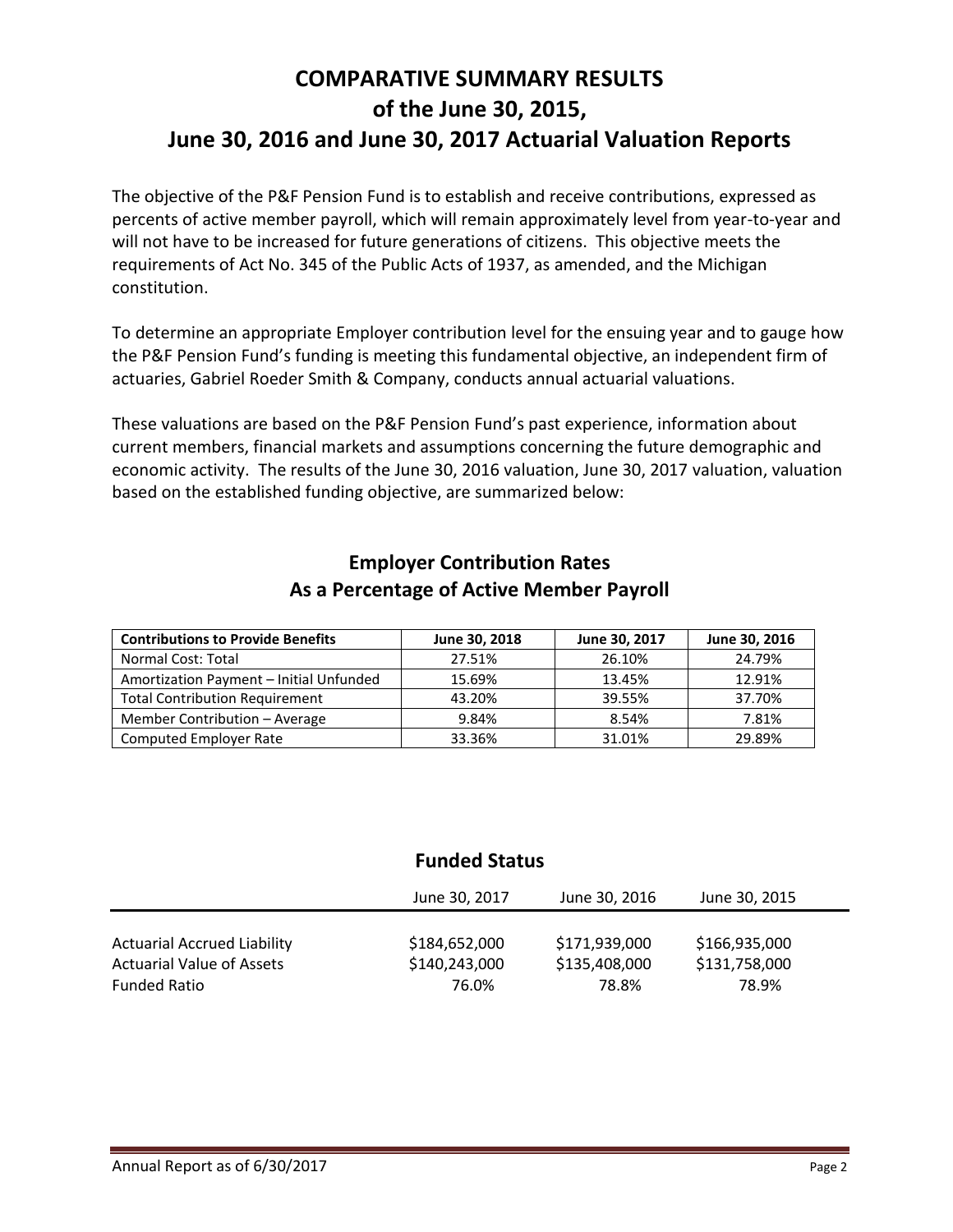### **INVESTMENT PERFORMANCE**

**Plante Moran Financial Advisors**

**PORTFOLIO ACTIVITY REPORT (Update pending)**

# **City of Battle Creek Police and Fire Retirement System**

### **Performance Account(s)**

|                                                 | 12/31/2015<br>To | 12/31/2013<br>To<br>12/31/2016 | 12/31/2011<br>To<br>12/31/2016 |
|-------------------------------------------------|------------------|--------------------------------|--------------------------------|
|                                                 | 12/31/2016       |                                |                                |
| Beginning Portfolio Value with Accrued Interest | 129,385,000      | 126,985,414                    | 107,138,601                    |
| Net Contributions/Withdrawals                   | $-4,280,061$     | $-10,943,099$                  | $-18,995,860$                  |
| <b>Realized Gains</b>                           | $-413,312$       | $-48,377$                      | 13,935,497                     |
| <b>Unrealized Gains</b>                         | 5,602,802        | 9,681,271                      | 19,704,238                     |
| <b>Interest and Dividends</b>                   | 5,602,802        | 8,665,351                      | 13,745,095                     |
| <b>Management Fees</b>                          | $-458,975$       | $-1,416,458$                   | $-2,513,505$                   |
| Portfolio Fees                                  | $-66,770$        | $-160,834$                     | $-250,797$                     |
| Portfolio Value with Accrued Interest           | 132,878,552      | 132,878,552                    | 132,878,552                    |
|                                                 |                  |                                |                                |
| <b>Total Fees</b>                               | $-525,745$       | $-1,577,291$                   | $-2,764,303$                   |
| <b>Total Gain After Fees</b>                    | 7,774,840        | 16,720,953                     | 44,620,527                     |
| Time Weighted Return                            | 6.14%            | 13.68%                         | 43.72%                         |
| Annualized Return                               | 6.14%            | 4.37%                          | 7.54%                          |
| <b>Evaluation Benchmark</b>                     | 6.90%            | 14.37%                         | 43.11%                         |
| Annualized Benchmark                            | 6.90%            | 4.58%                          | 7.44%                          |
| <b>Cumulative Market Indices</b>                |                  |                                |                                |
|                                                 |                  |                                |                                |
| Barclays Capital U.S. Aggregate Bond Index      | 2.65%            | 9.37%                          | 11.67%                         |
| <b>S&amp;P 500 Index</b>                        | 11.96%           | 29.05%                         | 98.18%                         |
| MSCI EAFE (USD) Index                           | 1.00%            | $-4.73%$                       | 37.22%                         |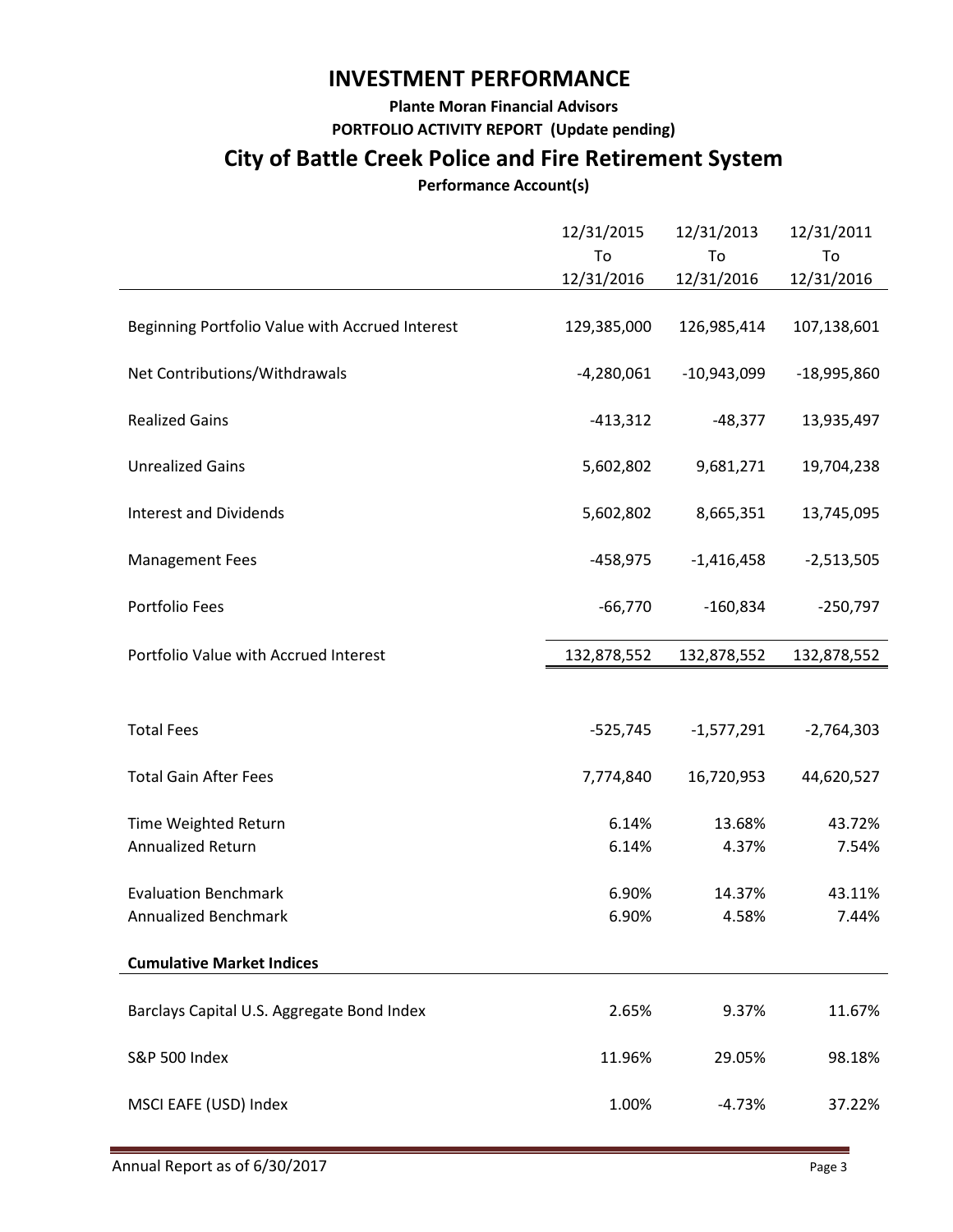## **SUMMARY OF CURRENT ASSET INFORMATION**

### *Revenues & Expenses*

|                                        | 2016-17       | 2015-16        | 2014-15       |
|----------------------------------------|---------------|----------------|---------------|
| Market Value - July 1                  | \$132,048,993 | \$133,850,434  | \$133,938,665 |
| <b>Revenues:</b>                       |               |                |               |
| <b>Member Contributions</b>            | \$1,215,059   | \$1,077,632    | \$1,076,523   |
| <b>Employer Contributions</b>          | \$4,746,323   | \$4,664,957    | \$4,612,446   |
| Interest & dividends                   | \$2,818,157   | \$2,841,493    | \$2,941,508   |
| Realized and Unrealized Gain (Loss)    | \$9,253,630   | 221,390<br>\$. | \$2,210,591   |
| <b>Total Revenues</b>                  | \$18,033,169  | \$8,805,472    | \$10,841,068  |
| <b>Expenditures:</b>                   |               |                |               |
| <b>Refunds of Member contributions</b> | \$20,019      | \$3,067        | \$22,952      |
| <b>Retirement Benefits Paid Out</b>    | \$10,355,887  | \$9,441,511    | \$9,362,852   |
| <b>Administrative Expenses</b>         | \$219,010     | \$216,729      | \$200,499     |
| Health Insurance premiums              | \$500,000     | \$500,000      | \$1,018,000   |
| <b>Investment Expense</b>              | \$477,910     | \$445,606      | \$324,996     |
| <b>Total Expenses</b>                  | \$11,572,826  | \$10,606,913   | \$10,929,299  |
| Market Value - June 30                 | \$138,509,336 | \$132,048,993  | \$133,850,434 |

# **Annual Budget July 1 through June 30**

| <b>REVENUE</b>                | 2017/2018    | 2016/2017    |
|-------------------------------|--------------|--------------|
| <b>Member Contributions</b>   | \$1,100,000  | \$1,200,000  |
| <b>Employer Contributions</b> | 5,170,355    | 4,300,000    |
| Investment Income             |              |              |
| Interest                      | 2,050,000    | 2,030,000    |
| <b>Dividends</b>              | 675,000      | 901,000      |
| <b>Realized Gains</b>         | 2,445,000    | 2,623,000    |
| Unrealized Gain               | (400,000)    | (400,000)    |
| Other                         |              |              |
| <b>Class Action/Spinoffs</b>  | 0            | $\Omega$     |
| Securities Lending            | 25,000       | 14,000       |
| <b>Corporate Actions</b>      | 0            | 0            |
| <b>Health Contribution</b>    | 500,000      | 500,000      |
| <b>TOTAL REVENUES</b>         | \$11,575,355 | \$10,958,000 |
|                               |              |              |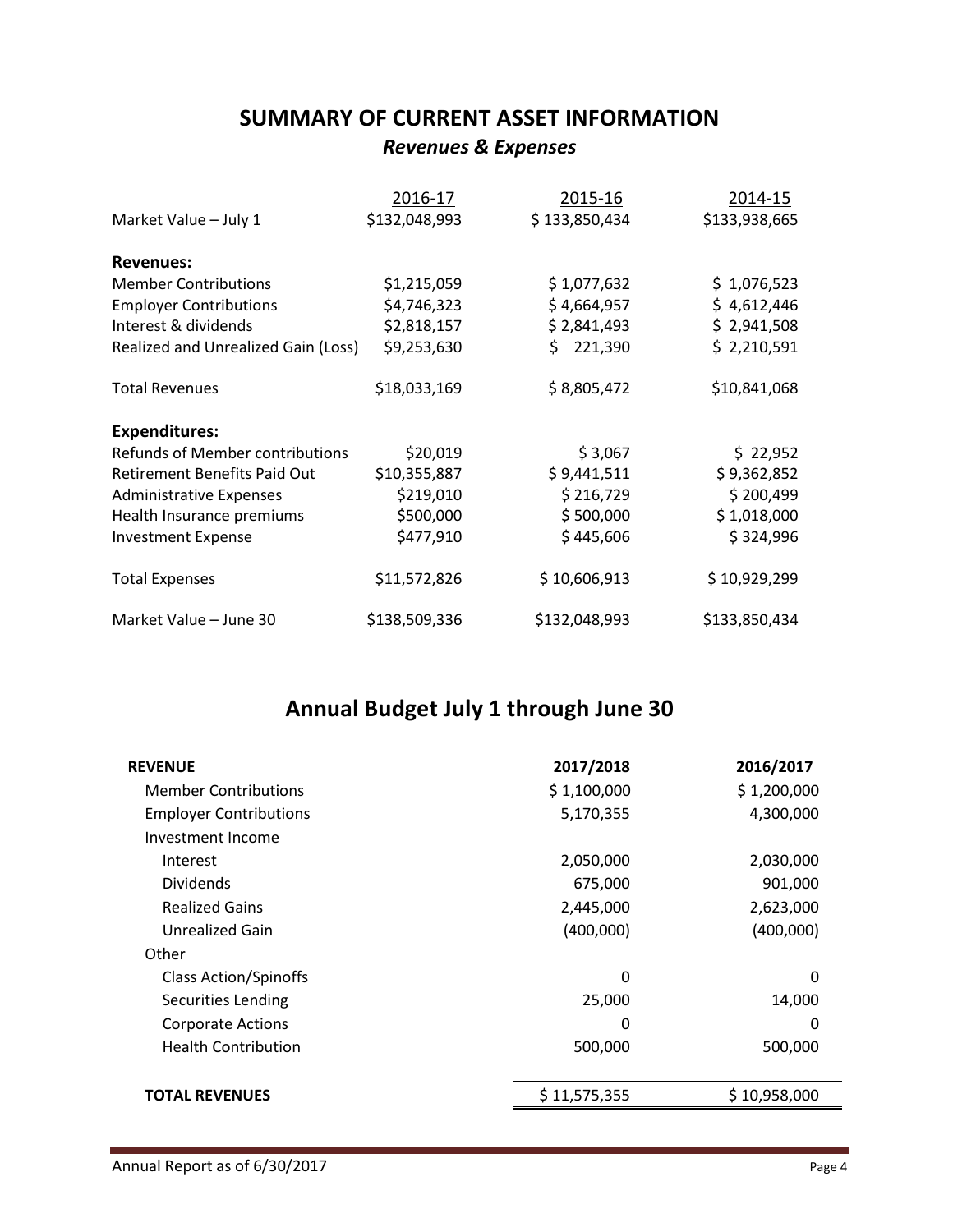| <b>EXPENDITURES</b>                          | 2017/2018    | 2016/2017    |
|----------------------------------------------|--------------|--------------|
| <b>Benefit Payments</b>                      | \$9,560,000  | \$9,500,000  |
| Health Insurance                             | 500,000      | 500,000      |
| <b>Refunds of Member Contributions</b>       | 0            | 0            |
| Administrative Expense:                      |              |              |
| <b>Counseling Fees</b>                       | 96,000       | 95,289       |
| <b>Investment Management/Consultant Fees</b> | 573,000      | 506,000      |
| <b>Custody Fees</b>                          | 65,000       | 47,850       |
| Audit & Actuary                              | 26,000       | 26,100       |
| Legal Fees                                   | 2,000        | 2,000        |
| Memberships                                  | 125          | 125          |
| Conference Expense                           | 4,000        | 4,000        |
|                                              |              |              |
| <b>TOTAL EXPENSES</b>                        | \$10,826,125 | \$10,681,364 |

## **MEMBER and RETIREE DATA**

| <b>ACTIVE MEMBERS</b>                      | 2017           | 2016        | 2015 |
|--------------------------------------------|----------------|-------------|------|
| Police:                                    |                |             |      |
| Lieutenants                                | 5              | 4           | 3    |
| Sergeants (POLC)                           | 15             | 16          | 14   |
| Non-Supervisory (POLC)                     | 83             | 80          | 86   |
| Non-Represented                            | 6              | 6           | 6    |
| Fire:                                      |                |             |      |
| Chiefs (OSP)                               | 4              | 4           | 1    |
| Firefighters (IAFF)                        | 75             | 77          | 77   |
| Non-Represented                            | 1              | 1           | 1    |
| <b>RETIREES</b>                            | 2017           | <u>2016</u> | 2015 |
| Age & Service Benefits:                    |                |             |      |
| Straight Life benefit-terminates @ death   | 43             | 47          | 49   |
| Straight Life benefit-60% survivor benefit | 163            | 163         | 166  |
| Option 2 benefit-50% joint & survivor      | 1              | 1           | 1    |
| Survivor benefit (retiree deceased)        | 32             | 30          | 28   |
| <b>Casualty Benefits</b>                   |                |             |      |
| <b>Duty Disability benefits</b>            | 4              | 4           | 4    |
| Non-duty Disability benefits               | $\overline{2}$ | 1           | 1    |
| Non-duty Death benefits                    | 3              | 3           | 3    |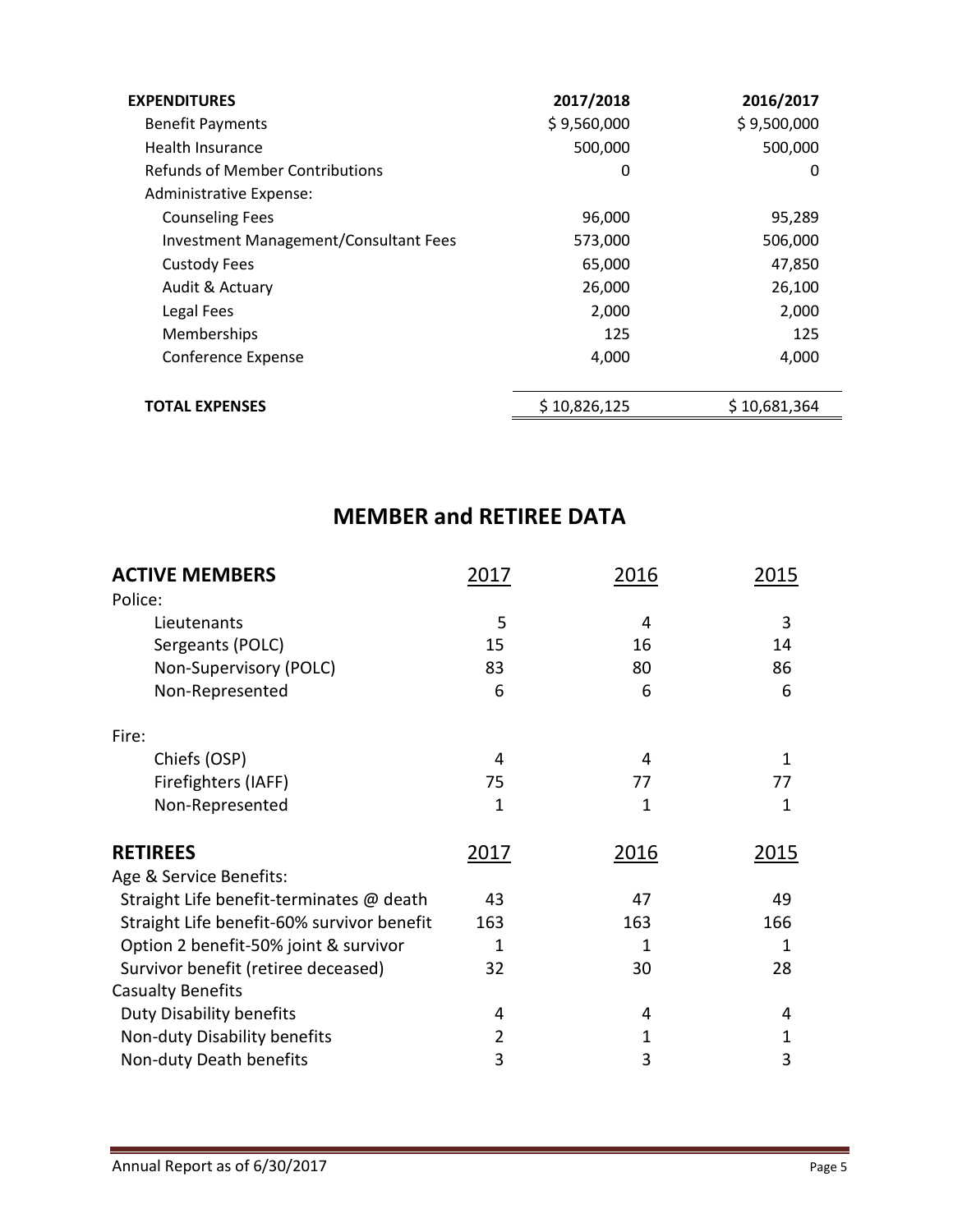| <b>ANNUAL BENEFITS</b> | Age & Service Retirees | <b>Disability Retirees</b> | <b>Survivor Beneficiaries</b> |  |
|------------------------|------------------------|----------------------------|-------------------------------|--|
| 2017                   |                        |                            |                               |  |
| Number of              | 206                    | 6                          | 36                            |  |
| Total benefits paid    | \$8,737,832            | \$134,573                  | \$659,443                     |  |
| Average                | \$42,417               | \$22,429                   | \$18,318                      |  |
| 2016                   |                        |                            |                               |  |
| Number of              | 210                    | 6                          | 34                            |  |
| Total benefits paid    | \$8,693,339            | \$134,573                  | \$618,276                     |  |
| Average                | \$41,397               | \$22,429                   | \$18,185                      |  |
| 2015                   |                        |                            |                               |  |
| Number of              | 215                    | 5                          | 32                            |  |
| Total benefits paid    | \$8,750,843            | \$122,225                  | \$566,996                     |  |
| Average                | \$40,702               | 24,445                     | \$17,719                      |  |

# **COMPUTED AND ACTUAL CITY CONTRIBUTIONS COMPARATIVE STATEMENT**

|         | Valuation | Actual       |              | City's Computed |
|---------|-----------|--------------|--------------|-----------------|
| Fiscal  | Date      | Dollar       | Valuation    | % of payroll    |
| Year    | June 30   | Contribution | Payroll      | Contributions   |
| 2018/19 | 2017      | N/A          | \$14,216,474 | 33.36%          |
| 2017/18 | 2016      | N/A          | \$13,470,636 | 31.01%          |
| 2016/17 | 2015      | \$4,728,234  | \$13,495,955 | 29.89%          |

### **BATTLE CREEK P&F ASSET CLASS RETURN ASSUMPTIONS**

| <b>Asset Class</b>            | Projected Real Returns (2017-2026) |  |  |
|-------------------------------|------------------------------------|--|--|
|                               |                                    |  |  |
| Domestic Large Cap equity     | 4.50%                              |  |  |
| Domestic Small/Mid Cap Equity | 4.75%                              |  |  |
| International equity          | 4.75%                              |  |  |
| Broad Fixed income            | 0.75%                              |  |  |
| Cash                          | 0.00%                              |  |  |
|                               |                                    |  |  |
| <b>Assumed Inflation</b>      | 2.25%                              |  |  |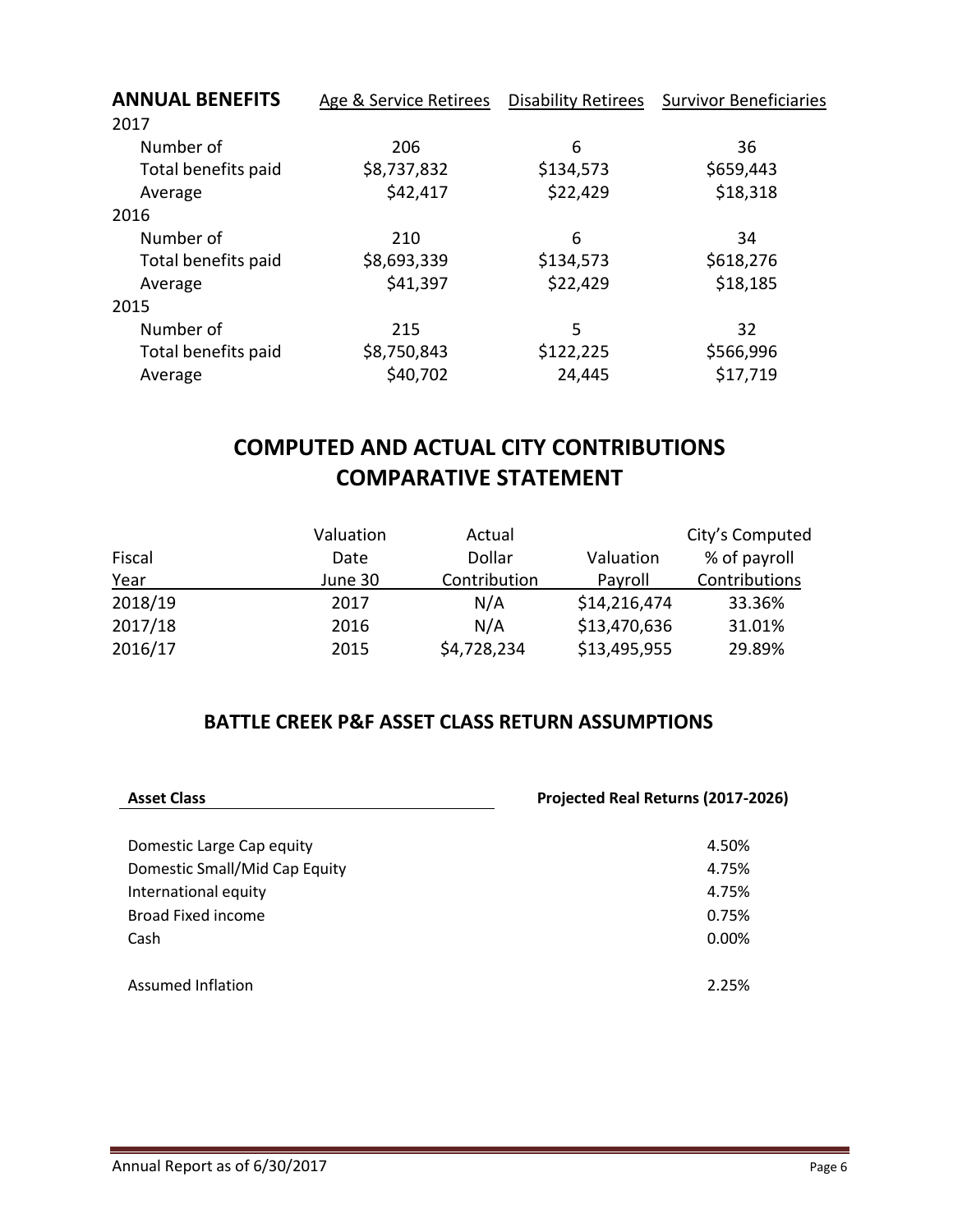### **ACTUARIAL ASSUMPTIONS**

**Assumed Rate of Investment Return: 6.50% per year, compounded annually (decreased from 6.75% in prior year)**

**Assumed rate of long-term wage inflation 4.00% annually**

**(decreased from 4.25% prior year)**

#### **Five-year smoothing method used to determine funding value of assets**

**Amortization Method:** The current method for amortizing Unfunded Actuarial Accrued Liability (UAAL) is a level percent of pay approach over a closed period of 30 years beginning July 1, 2015 and ending June 30, 2045 (27 years remaining as of the June 30, 2017 valuation, which determines the fiscal year 2019 contribution). Benefit changes and assumption changes are separately amortized over 30 years as they occur. Absent actuarial gains or losses, a closed amortization period is expected to result in UAAL amortization payments that remain level as a percentage of payroll.

## **ACTUARIAL COST METHODS USED FOR THE VALUATION**

Age and Service Benefits. Normal cost and the allocation of actuarial present values between service rendered before and after the valuation date were determined using an individual entry-age actuarial cost method having the following characteristics:

(i) the annual normal costs for each individual active member (usually expressed as a percent-ofpayroll), payable from the member's date of hire to the member's projected date of retirement, are sufficient to accumulate the actuarial present value of the member's projected benefit at the time of retirement;

(ii) the actuarial accrued liability under this method is equal to the assets which would have been accumulated had the normal cost contribution been made from the date of entry to the date of the valuation and had all actuarial assumptions been realized.

*Casualty Benefits*. Normal cost contributions were determined using a one-year term cost method. This method produces contributions sufficient to fund the value of (i) disability benefits likely to be incurred during the year (net of the member's accrued age and service benefits), and (ii) survivor benefits likely to be incurred during the year because of a member's death while employed. *Funding Value of Assets*. The funding value of assets is derived as follows: prior year valuation assets are increased by contributions and expected investment income and reduced by refunds and benefit payments. To this amount is added 20% of the difference between expected and actual investment income for each of the previous five years. Funding value of assets may not be less than 80% nor more than 120% of market value.

*Amortization of Unfunded Actuarial Accrued Liabilities*. Unfunded actuarial accrued liabilities were amortized by level percent-of-payroll contributions (principal and interest combined) over periods described on page C-6.

Active member payroll was assumed to increase 4.00% a year for the purpose of determining the level percent contributions. Characteristics of this method of amortization are illustrated on the following page.